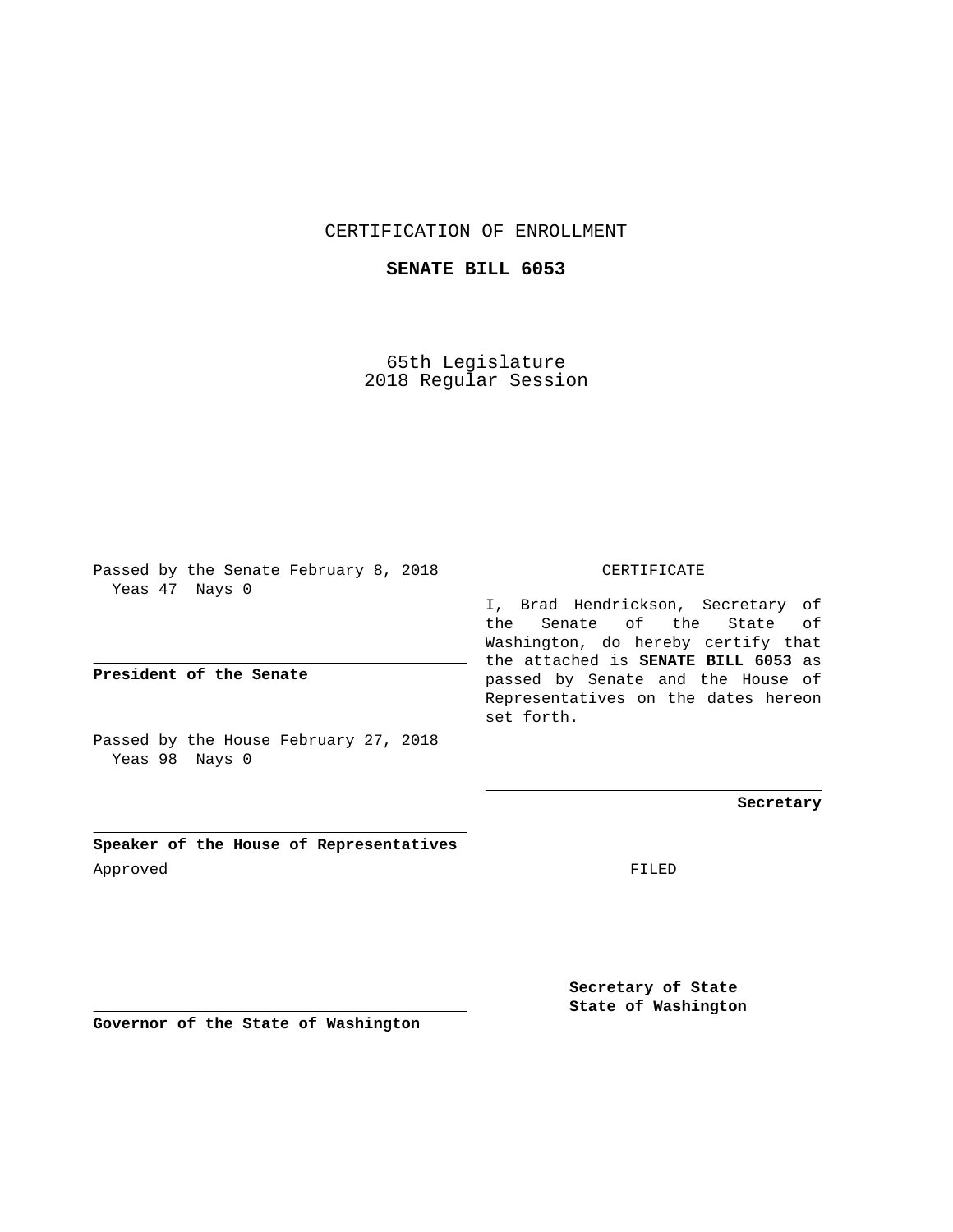## **SENATE BILL 6053**

Passed Legislature - 2018 Regular Session

**State of Washington 65th Legislature 2018 Regular Session**

**By** Senators Keiser, Frockt, Pedersen, Kuderer, and Mullet; by request of Attorney General

Prefiled 12/22/17. Read first time 01/08/18. Referred to Committee on Law & Justice.

 AN ACT Relating to medicaid fraud false claims civil penalties; amending RCW 74.66.020; creating a new section; and prescribing 3 penalties.

BE IT ENACTED BY THE LEGISLATURE OF THE STATE OF WASHINGTON:

 NEW SECTION. **Sec. 1.** It is the intent of the legislature through this act to strongly deter medicaid provider fraud and ensure maximum recoveries for the state in actions under chapter 74.66 RCW, the state medicaid fraud false claims act. Specifically, it is the policy of the state to maintain compliance with the federal deficit reduction act, codified as section 1909 of the federal social security act (42 U.S.C. Sec. 1396h), and thereby obtain the additional ten percent share of state medicaid fraud false claims act recoveries afforded by the federal deficit reduction act for compliant states, while encouraging qui tam whistleblower complaints to at least the same extent as the federal false claims act (31 U.S.C. Sec. 3729 et seq.).

 **Sec. 2.** RCW 74.66.020 and 2012 c 241 s 202 are each amended to 18 read as follows:

 (1) Subject to subsections (2) and (4) of this section, a person is liable to the government entity for a civil penalty of not less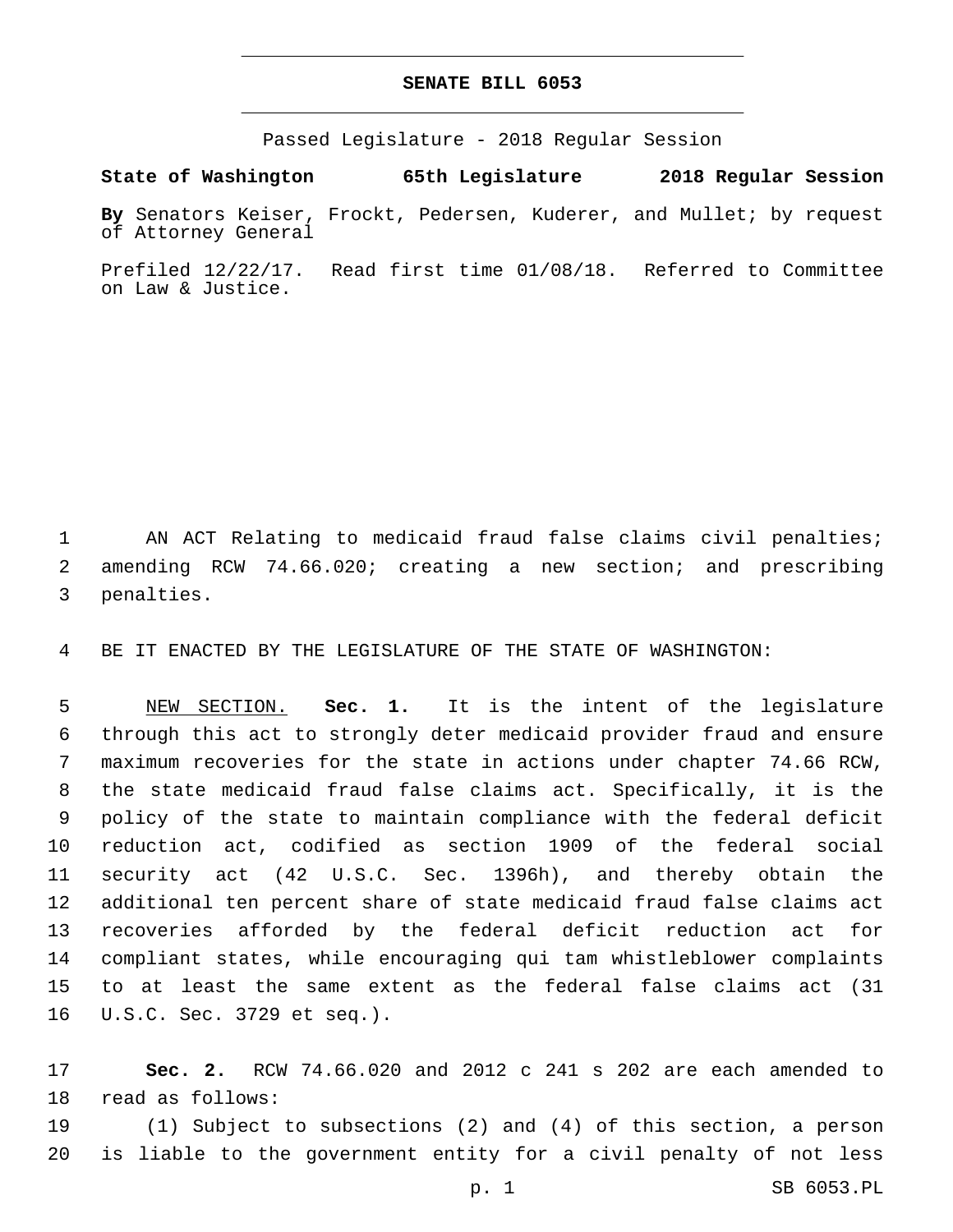1 than ((five thousand five hundred dollars and not more than eleven thousand dollars)) the greater of ten thousand nine hundred fifty- seven dollars or the minimum inflation adjusted penalty amount imposed as provided by 31 U.S.C. Sec. 3729(a) and not more than the greater of twenty-one thousand nine hundred sixteen dollars or the maximum inflation adjusted penalty amount imposed as provided by 31 U.S.C. Sec. 3729(a), plus three times the amount of damages which the government entity sustains because of the act of that person, if the 9 person:

 (a) Knowingly presents, or causes to be presented, a false or 11 fraudulent claim for payment or approval;

 (b) Knowingly makes, uses, or causes to be made or used, a false record or statement material to a false or fraudulent claim;

 (c) Conspires to commit one or more of the violations in this 15 subsection (1);

 (d) Has possession, custody, or control of property or money used, or to be used, by the government entity and knowingly delivers, 18 or causes to be delivered, less than all of that money or property;

 (e) Is authorized to make or deliver a document certifying receipt of property used, or to be used, by the government entity and, intending to defraud the government entity, makes or delivers the receipt without completely knowing that the information on the 23 receipt is true;

 (f) Knowingly buys, or receives as a pledge of an obligation or debt, public property from an officer or employee of the government entity who lawfully may not sell or pledge property; or

27 (g) Knowingly makes, uses, or causes to be made or used( $(\tau)$ ) a false record or statement material to an obligation to pay or transmit money or property to the government entity, or knowingly conceals or knowingly and improperly avoids or decreases an obligation to pay or transmit money or property to the government 32 entity.

 (2) The court may assess not less than two times the amount of damages which the government entity sustains because of the act of a 35 person, if the court finds that:

 (a) The person committing the violation of subsection (1) of this section furnished the Washington state attorney general with all information known to him or her about the violation within thirty days after the date on which he or she first obtained the 40 information;